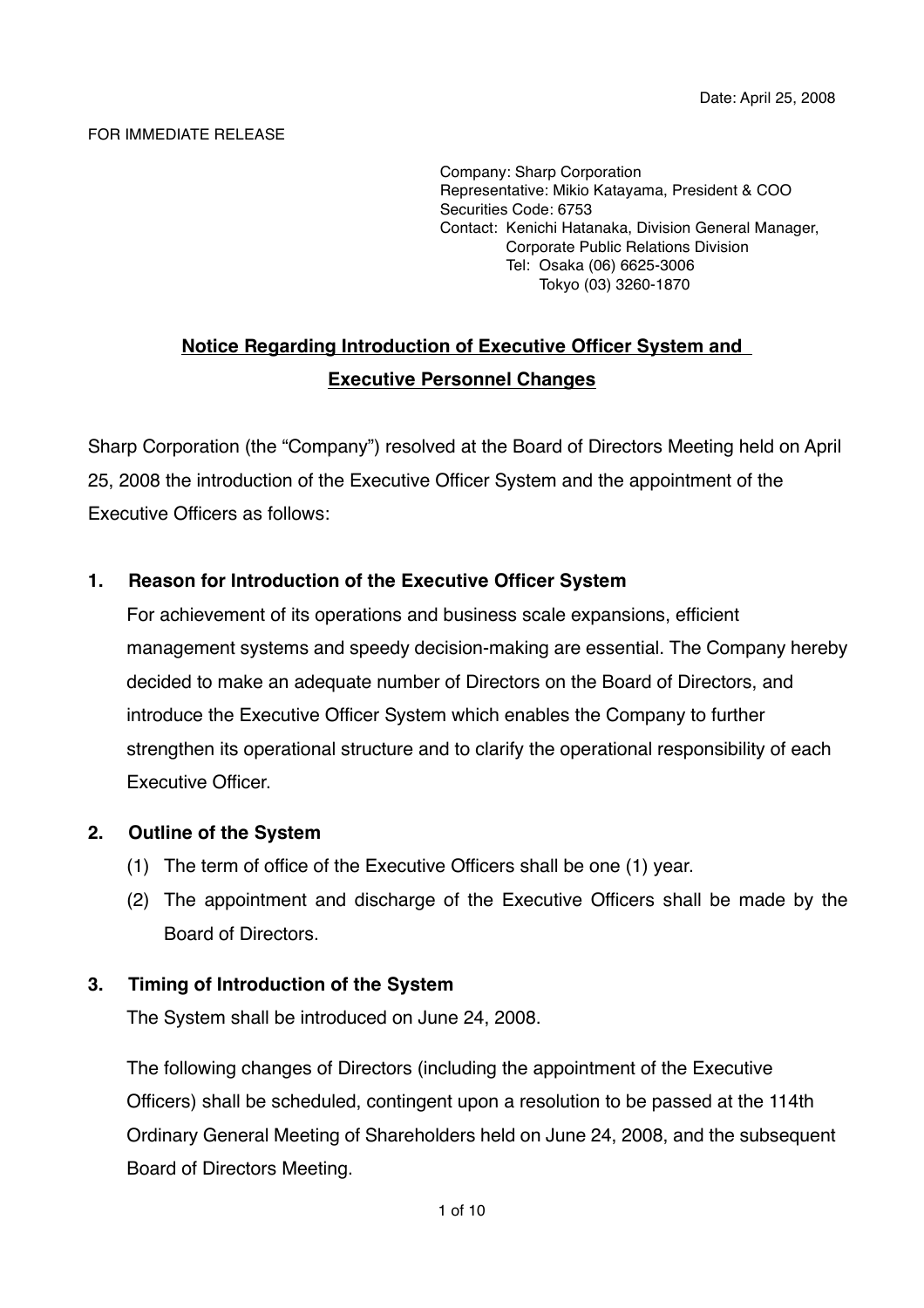# **4. Staff Changes (effective June 24)**

# (1) Director Candidates.

| Name               | New Title                                 | <b>Current Title</b>                      |
|--------------------|-------------------------------------------|-------------------------------------------|
|                    | (New responsibility)                      | (Current responsibility)                  |
| Katsuhiko Machida  | Chairman and CEO                          | Chairman and CEO                          |
| Mikio Katayama     | President and COO                         | President and COO                         |
| Masafumi Matsumoto | Representative Director and               | Corporate Senior Executive Vice           |
|                    | <b>Executive Vice President</b>           | President                                 |
|                    | (Product Business)                        | (Business Operations)                     |
|                    |                                           | *Product Business (effective May 1)       |
| Toshio Adachi      | Representative Director and               | Corporate Senior Executive Vice           |
|                    | <b>Executive Vice President</b>           | President                                 |
|                    | (Group General Manager Tokyo              | (Group General Manager Tokyo              |
|                    | Branch)                                   | Branch)                                   |
| Toshishige Hamano  | Representative Director and               | Corporate Senior Executive Director       |
|                    | <b>Executive Vice President</b>           | (Group General Manager of Solar           |
|                    | (Chief General Administration Officer     | Systems Group)                            |
|                    | and Solar Business, Group General         | *Corporate Senior Executive Vice          |
|                    | Manager of Sakai Manufacturing            | President                                 |
|                    | <b>Complex Construction Group)</b>        | Chief Officer of General Administration   |
|                    |                                           | and Solar Business (effective May 1)      |
| Yoshiaki Ibuchi    | Representative Director and               | Corporate Senior Executive Director       |
|                    | <b>Executive Vice President</b>           | (Chief Environmental Protection           |
|                    | (Electronic Components and Devices        | Officer, Group General Manager of CS      |
|                    | Business)                                 | Promotion Group)                          |
|                    |                                           | *Corporate Senior Executive Vice          |
|                    |                                           | President                                 |
|                    |                                           | Electronic Components and Devices         |
|                    |                                           | Business (effective May 1)                |
| Kenji Ohta         | Director and Senior Executive             | Corporate Senior Executive Director       |
|                    | <b>Managing Officer</b>                   | (Chief Technology Officer)                |
|                    | (Chief Technology Officer)                |                                           |
| Takashi Nakagawa   | Director and Executive Managing           | Corporate Executive Director              |
|                    | Officer                                   | (Legal Affairs and Intellectual Property, |
|                    | (Legal Affairs and Intellectual Property, | Group General Manager of CSR              |
|                    | Group General Manager of CSR              | Promotion Group)                          |
|                    | Promotion Group)                          |                                           |
| Tetsuo Onishi      | Director and Executive Officer            | Corporate Director                        |
|                    | (Group General Manager of Corporate       | (Group General Manager of Corporate       |
|                    | Accounting and Control Group)             | Accounting and Control Group)             |
| Nobuyuki Taniguchi | Director and Executive Officer            | Corporate Director                        |
|                    | (Group General Manager of Human           | (Group General Manager of Human           |
|                    | Resources Group)                          | Resources Group)                          |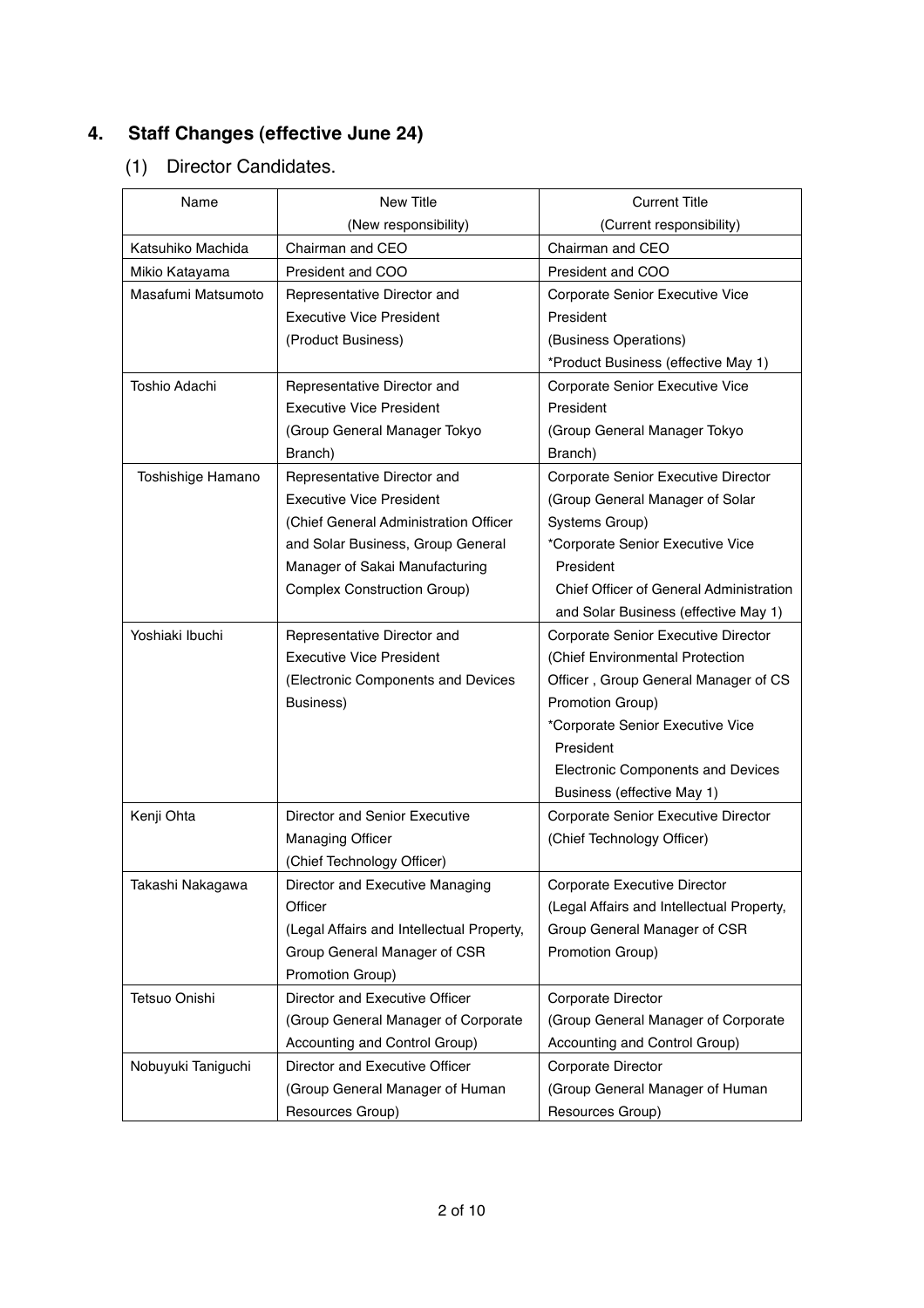# (2) Retiring Directors

| Name               | <b>Current Title</b>                                                         |  |
|--------------------|------------------------------------------------------------------------------|--|
|                    | (Current responsibility)                                                     |  |
| Hiroshi Saji       | Corporate Senior Executive Vice President                                    |  |
|                    | (Chief General Administration Officer, Group General Manager of Sakai        |  |
|                    | Manufacturing Complex Construction Group)                                    |  |
|                    | *Corporate Management Advisor (effective June 24)                            |  |
|                    | Sakai Manufacturing Complex Construction and Group General Manager of Sakai  |  |
|                    | Manufacturing Complex Construction Group (effective May 1)                   |  |
| Masaaki Ohtsuka    | Corporate Senior Executive Director                                          |  |
|                    | (General Manager of Domestic Sales and Marketing Group)                      |  |
|                    | *Advisor (effective June 24)                                                 |  |
| Kohichi Takamori   | Corporate Executive Director                                                 |  |
|                    | (Group General Manager of Domestic Marketing Group - Communication Products) |  |
|                    | *Executive Managing Officer (effective June 24)                              |  |
| Yoshisuke          | Corporate Executive Director                                                 |  |
| Hasegawa           | (Group General Manager of Communication Systems Group)                       |  |
|                    | *Executive Managing Officer (effective June 24)                              |  |
| Shigeaki Mizushima | Corporate Executive Director                                                 |  |
|                    | (Group General Manager of Corporate Research and Development Group)          |  |
|                    | *Executive Managing Officer (effective June 24)                              |  |
| Nobuyuki Sugano    | Corporate Executive Director                                                 |  |
|                    | (Group General Manager of International Business Group, CEO China)           |  |
|                    | *Executive Managing Officer (effective June 24)                              |  |
|                    | International Business, Group General Manager of International Sales and     |  |
|                    | Marketing Group, Chief Executive Officer China (effective May 1)             |  |
| Toshihiko Hirobe   | Corporate Executive Director                                                 |  |
|                    | (Audio-Visual Systems and Large LCD Business, Group General Manager of       |  |
|                    | Audio-Visual Systems Group)                                                  |  |
|                    | *Executive Managing Officer (effective June 24)                              |  |
| Yoshiki Sano       | Corporate Director                                                           |  |
|                    | (Group General Manager of Sales and Marketing Group - Electronic Components  |  |
|                    | and Devices)                                                                 |  |
|                    | *Executive Officer (effective June 24)                                       |  |
| Takashi Okuda      | Corporate Director                                                           |  |
|                    | (Group General Manager of Corporate Procurement Group)                       |  |
|                    | *Executive Officer (effective June 24)                                       |  |
|                    | Group General Manager of International Production Planning Group             |  |
|                    | (effective May 1)                                                            |  |
| Toshihiko Fujimoto | Corporate Director                                                           |  |
|                    | (Group Deputy General Manager of International Business Group, General       |  |
|                    | Manager of Strategic Planning)                                               |  |
|                    | *Executive Officer (effective June 24)                                       |  |
|                    | General Manager of Management Planning Board (effective May 1)               |  |
| Takuji Okawara     | Corporate Director                                                           |  |
|                    | (Group General Manager of Global Brand Strategy Group)                       |  |
|                    | *Executive Officer (effective June 24)                                       |  |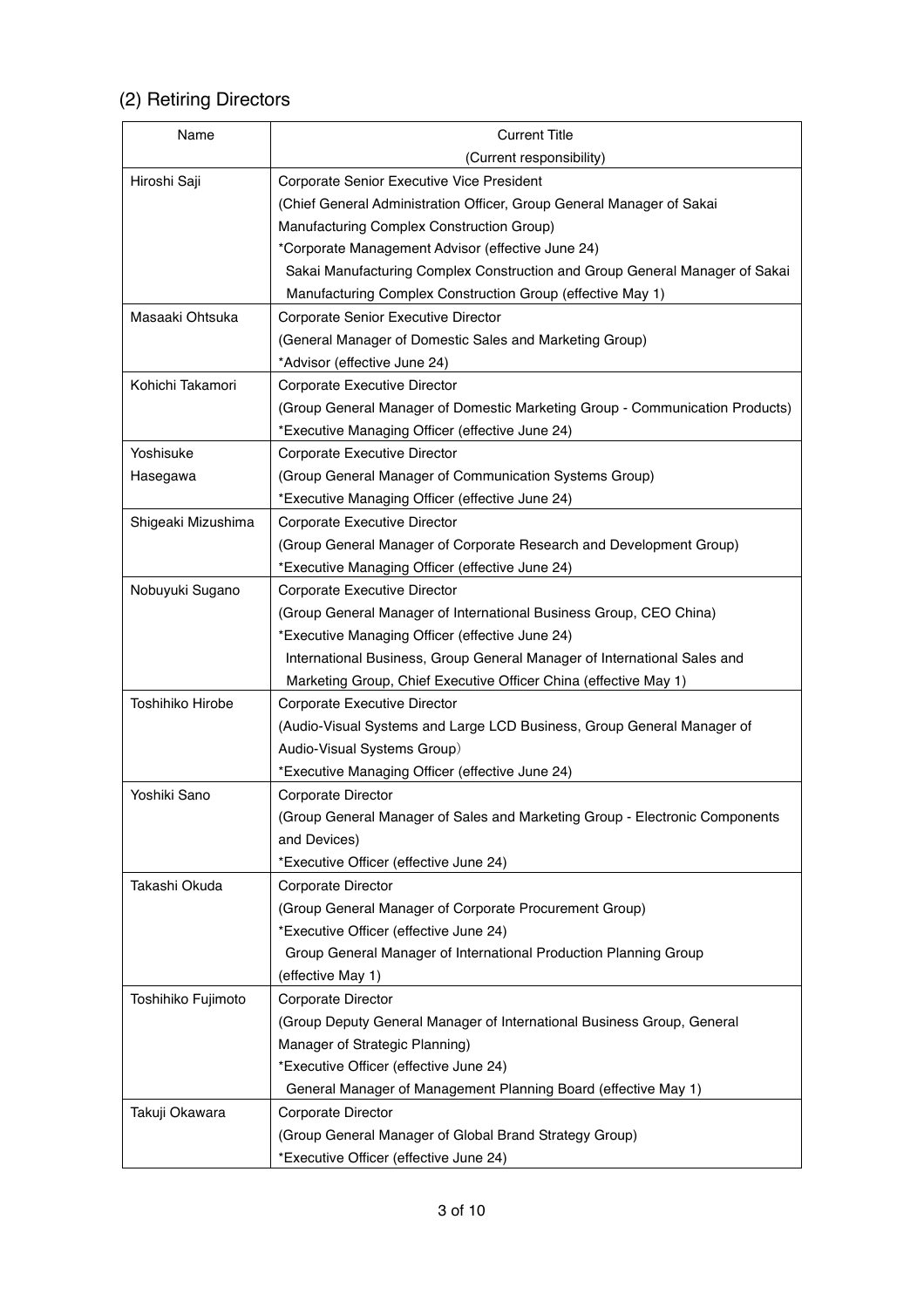| Name            | <b>Current Title</b>                                                         |  |
|-----------------|------------------------------------------------------------------------------|--|
|                 | (Current responsibility)                                                     |  |
| Takashi Nukii   | Corporate Director                                                           |  |
|                 | (Group General Manager of Electronic Components and Devices Group)           |  |
|                 | *Executive Officer (effective June 24)                                       |  |
| Toru Chiba      | Corporate Director                                                           |  |
|                 | (Group Deputy General Manager of Corporate Research and Development Group,   |  |
|                 | General Manager of System Technology)                                        |  |
|                 | *Executive Officer (effective June 24)                                       |  |
| Daisuke Koshima | Corporate Director                                                           |  |
|                 | (Group Deputy General Manager of International Business Group, CEO Americas  |  |
|                 | and Chairman of the Board, Sharp Electronics Corporation)                    |  |
|                 | *Executive Officer (effective June 24)                                       |  |
|                 | Group Deputy General Manager of International Sales and Marketing Group, CEO |  |
|                 | Americas and Chairman of the Board, Sharp Electronics Corporation            |  |
|                 | (effective May 1)                                                            |  |
| Masatsugu       | Corporate Director                                                           |  |
| Teragawa        | (Group Deputy General Manager of Corporate Research and Development Group,   |  |
|                 | General Manager of Display Technology)                                       |  |
|                 | *Executive Officer (effective June 24)                                       |  |

### (3) Corporate Auditor Candidates

| Name               | Current responsibility                        |
|--------------------|-----------------------------------------------|
| Shinji Hirayama    | Senior Managing Director                      |
|                    | Mizuho Information & Research Institute, Inc. |
| Yoichiro Natsuzumi | Lawyer                                        |
|                    | <b>IROKAWA Law Office</b>                     |

Both are candidates for the positions of Outside Corporate Auditor

# (4) Retiring Corporate Auditors

| Name              | <b>Present Title</b> |  |
|-------------------|----------------------|--|
| Tomohiro Gonda    | Corporate Auditor    |  |
| Mitsuhiko Iwasaki | Corporate Auditor    |  |
| Michihiro Ishii   | Corporate Auditor    |  |

# (5) Executive Officer Candidates

| Name              | New Title            | <b>Current Title</b>     |
|-------------------|----------------------|--------------------------|
|                   | (New responsibility) | (Current responsibility) |
| Katsuhiko Machida | Chairman and CEO     | Chairman and CEO         |
| Mikio Katayama    | President and COO    | President and COO        |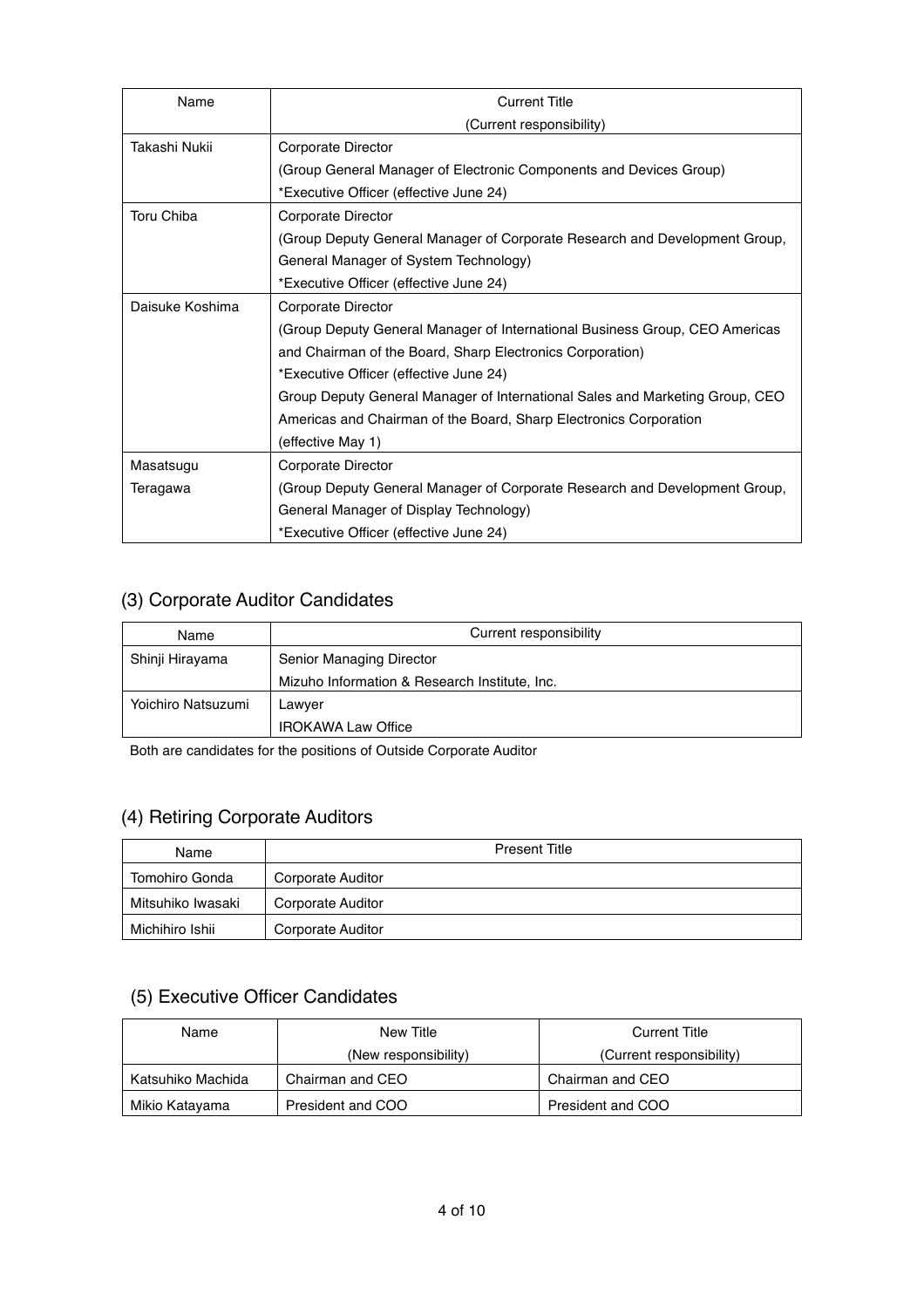| Name               | New Title                                 | <b>Current Title</b>                      |
|--------------------|-------------------------------------------|-------------------------------------------|
|                    | (New responsibility)                      | (Current responsibility)                  |
| Masafumi Matsumoto | Representative Director and               | Corporate Senior Executive Vice           |
|                    | <b>Executive Vice President</b>           | President                                 |
|                    | (Product Business)                        | (Business Operations)                     |
|                    |                                           | *Product Business (effective May 1)       |
| Toshio Adachi      | Representative Director and               | Corporate Senior Executive Vice           |
|                    | <b>Executive Vice President</b>           | President                                 |
|                    | (Group General Manager Tokyo              | (Group General Manager Tokyo              |
|                    | Branch)                                   | Branch)                                   |
| Toshishige Hamano  | Representative Director and               | Corporate Senior Executive Director       |
|                    | <b>Executive Vice President</b>           | (Group General Manager of Solar           |
|                    | (Chief General Administration Officer     | Systems Group)                            |
|                    | and Solar Business, Group General         | *Corporate Senior Executive Vice          |
|                    | Manager of SAKAI Manufacturing            | President                                 |
|                    | Complex Construction Group)               | Chief General Administration Officer      |
|                    |                                           | and Solar Business (effective May 1)      |
| Yoshiaki Ibuchi    | Representative Director and               | Corporate Senior Executive Director       |
|                    | <b>Executive Vice President</b>           | (Chief Environmental Protection Officer,  |
|                    | (Electronic Components and Devices        | Group General Manager of CS               |
|                    | Business)                                 | Promotion Group)                          |
|                    |                                           | *Corporate Senior Executive Vice          |
|                    |                                           | President                                 |
|                    |                                           | Electronic Components and Devices         |
|                    |                                           | Business (effective May 1)                |
| Kenji Ohta         | Director and Senior Executive             | Corporate Senior Executive Director       |
|                    | <b>Managing Officer</b>                   | (Chief Technology Officer)                |
|                    | (Chief Technology Officer)                |                                           |
| Takashi Nakagawa   | Director and Executive Managing           | Corporate Executive Director              |
|                    | Officer                                   | (Legal Affairs and Intellectual Property, |
|                    | (Legal Affairs and Intellectual Property, | Group General Manager of CSR              |
|                    | Group General Manager of CSR              | Promotion Group)                          |
|                    | Promotion Group)                          |                                           |
| Kohichi Takamori   | <b>Executive Managing Officer</b>         | Corporate Executive Director              |
|                    | (Group General Manager of Domestic        | (Group General Manager of Domestic        |
|                    | Marketing Group - Communication           | Marketing Group - Communication           |
|                    | Products)                                 | Products)                                 |
| Yoshisuke Hasegawa | <b>Executive Managing Officer</b>         | Corporate Executive Director              |
|                    | (Group General Manager of                 | (Group General Manager of                 |
|                    | Communication Systems Group)              | Communication Systems Group)              |
| Shigeaki Mizushima | <b>Executive Managing Officer</b>         | Corporate Executive Director              |
|                    | (Group General Manager of Corporate       | (Group General Manager of Corporate       |
|                    | Research and Development Group)           | Research and Development Group)           |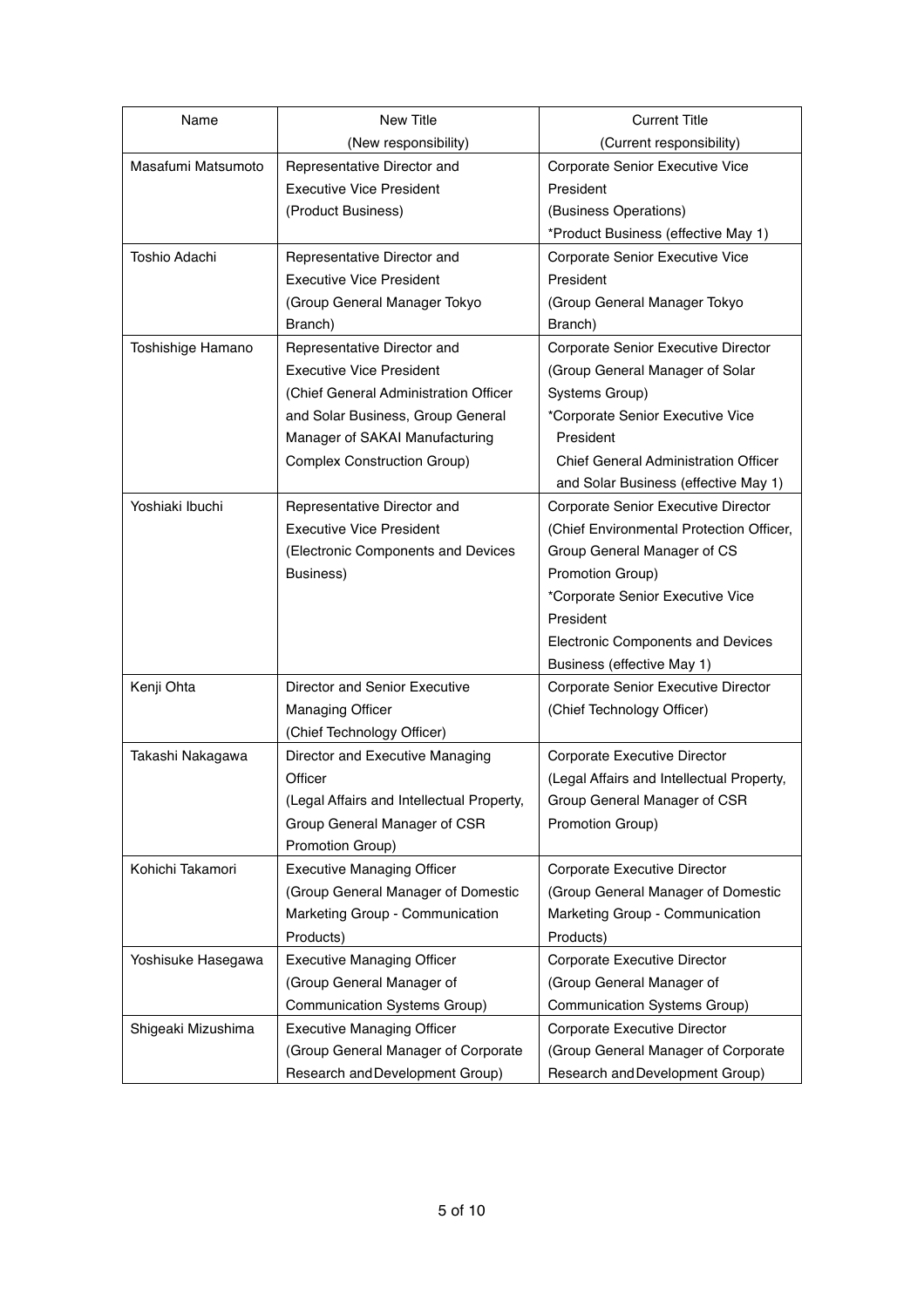| Name               | New Title                               | <b>Current Title</b>                  |
|--------------------|-----------------------------------------|---------------------------------------|
|                    | (New responsibility)                    | (Current responsibility)              |
| Nobuyuki Sugano    | <b>Executive Managing Officer</b>       | Corporate Executive Director          |
|                    | (International Business, Group General  | (Group General Manager & CEO          |
|                    | Manager & CEO China, International      | China, International Business Group)  |
|                    | Sales and Marketing Group)              | *International Business, Group        |
|                    |                                         | General Manager & CEO China,          |
|                    |                                         | International Sales and Marketing     |
|                    |                                         | Group (effective May 1)               |
| Toshihiko Hirobe   | <b>Executive Managing Officer</b>       | Corporate Executive Director          |
|                    | (Audio-Visual Systems and Large LCD     | (Audio-Visual Systems and Large LCD   |
|                    | Business, Group General Manager of      | Business, Group General Manager of    |
|                    | Audio-Visual Systems Group)             | Audio-Visual Systems Group)           |
| Yoshiki Sano       | <b>Executive Officer</b>                | Corporate Director                    |
|                    | (Group General Manager of Sales and     | (Group General Manager of Sales and   |
|                    | Marketing Group - Electronic Components | Marketing Group - Electronic          |
|                    | and Devices)                            | Components and Devices)               |
| Takashi Okuda      | <b>Executive Officer</b>                | Corporate Director                    |
|                    | (Group General Manager of International | (Group General Manager of Corporate   |
|                    | Production Planning Group)              | Procurement Group)                    |
|                    |                                         | *Group General Manager of             |
|                    |                                         | International Production Planning     |
|                    |                                         | Group (effective May 1)               |
| Tetsuo Onishi      | Director and Executive Officer          | Corporate Director                    |
|                    | (Group General Manager of Corporate     | (Group General Manager of Corporate   |
|                    | Accounting and Control Group)           | Accounting and Control Group)         |
| Toshihiko Fujimoto | <b>Executive Officer</b>                | Corporate Director                    |
|                    | (General Manager of Management          | (Group Deputy General Manager of      |
|                    | Planning Board)                         | International Business Group, General |
|                    |                                         | Manager of Strategic Planning)        |
|                    |                                         | *General Manager of Management        |
|                    |                                         | Planning Board (effective May 1)      |
| Takuji Okawara     | <b>Executive Officer</b>                | Corporate Director                    |
|                    | (Group General Manager of Global Brand  | (Group General Manager of Global      |
|                    | Strategy Group)                         | <b>Brand Strategy Group)</b>          |
| Takashi Nukii      | <b>Executive Officer</b>                | Corporate Director                    |
|                    | (Group General Manager of Electronic    | (Group General Manager of Electronic  |
|                    | Components and Devices Group)           | Components and Devices Group)         |
| Toru Chiba         | <b>Executive Officer</b>                | Corporate Director                    |
|                    | (Group Deputy General Manager of        | (Group Deputy General Manager of      |
|                    | Corporate Research and Development      | Corporate Research and                |
|                    | Group, General Manager of System        | Development Group, General            |
|                    | Technology)                             | Manager of System Technology)         |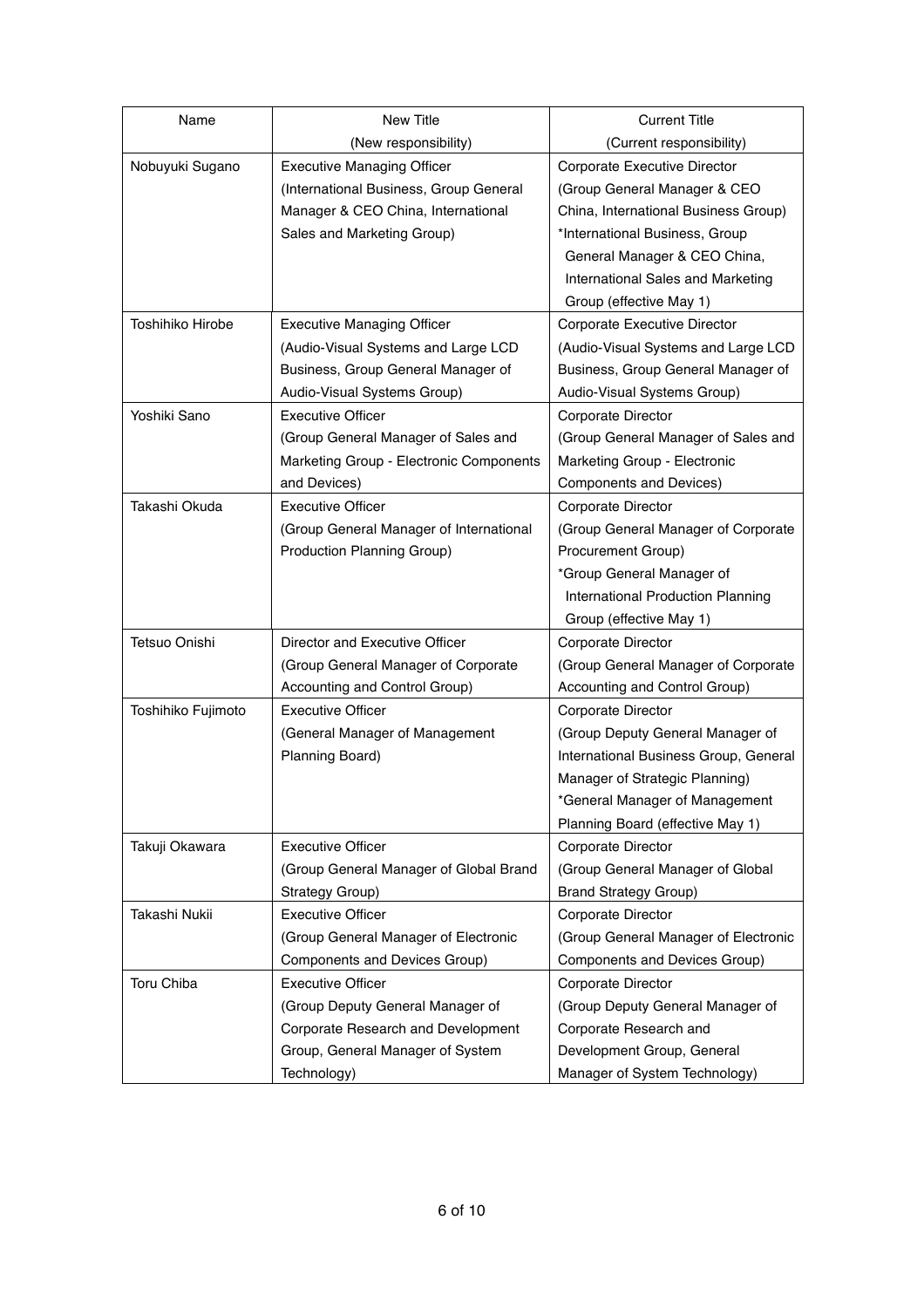| Name                      | New Title                               | <b>Current Title</b>                                                                                                                                                                     |
|---------------------------|-----------------------------------------|------------------------------------------------------------------------------------------------------------------------------------------------------------------------------------------|
|                           | (New responsibility)                    | (Current responsibility)                                                                                                                                                                 |
| Daisuke Koshima           | <b>Executive Officer</b>                | Corporate Director                                                                                                                                                                       |
|                           | (Group Deputy General Manager & CEO     | (Group Deputy General Manager &                                                                                                                                                          |
|                           | Americas, International Sales and       | CEO Americas, International Business                                                                                                                                                     |
|                           | Marketing Group, CEO and Chairman of    | Group, CEO and Chairman of the                                                                                                                                                           |
|                           | the Board of Sharp Electronics          | Board, Sharp Electronics Corporation)                                                                                                                                                    |
|                           | Corporation)                            | *Group Deputy General Manager &<br>CEO Americas, International Sales<br>and Marketing Group, CEO and<br>Chairman of the Board of Sharp<br>Electronics Corporation (effective<br>May $1)$ |
| Masatsugu Teragawa        | <b>Executive Officer</b>                | Corporate Director                                                                                                                                                                       |
|                           | (Group Deputy General Manager of        | (Group Deputy General Manager of                                                                                                                                                         |
|                           | Corporate Research and Development      | Corporate Research and                                                                                                                                                                   |
|                           | Group, General Manager of Display       | Development Group, General                                                                                                                                                               |
|                           | Technology)                             | Manager of Display Technology)                                                                                                                                                           |
| Nobuyuki Taniguchi        | Director and Executive Officer          | Corporate Director                                                                                                                                                                       |
|                           | (Group General Manager of Human         | (Group General Manager of Human                                                                                                                                                          |
|                           | Resources Group)                        | Resources Group)                                                                                                                                                                         |
| <b>Tetsuroh Muramatsu</b> | <b>Executive Officer</b>                |                                                                                                                                                                                          |
|                           | (Group General Manager of Solar         | (Group Deputy General Manager of                                                                                                                                                         |
|                           | Systems Group)                          | Solar Systems Group)                                                                                                                                                                     |
|                           |                                         | *Group General Manager of Solar                                                                                                                                                          |
|                           |                                         | Systems Group (effective May 1)                                                                                                                                                          |
| Moriyuki Okada            | <b>Executive Officer</b>                |                                                                                                                                                                                          |
|                           | (Group General Manager of Domestic      | (Group Deputy General Manager of                                                                                                                                                         |
|                           | Sales and Marketing Group)              | Domestic Sales and Marketing Group,                                                                                                                                                      |
|                           |                                         | President, Sharp Electronics                                                                                                                                                             |
|                           |                                         | Marketing Corporation)                                                                                                                                                                   |
|                           |                                         | *Group General Manager of Domestic                                                                                                                                                       |
|                           |                                         | Sales and Marketing Group (effective                                                                                                                                                     |
|                           |                                         | May 1)                                                                                                                                                                                   |
| Kazutaka Ihori            | <b>Executive Officer</b>                |                                                                                                                                                                                          |
|                           | (Group General Manager of Health and    | (Group General Manager of Health                                                                                                                                                         |
|                           | <b>Environment Systems Group)</b>       | and Environment Systems Group)                                                                                                                                                           |
| Norikazu Hohshi           | <b>Executive Officer</b>                | (Group General Manager of Mobile                                                                                                                                                         |
|                           | (Group General Manager of Mobile Liquid | Liquid Crystal Display Group)                                                                                                                                                            |
|                           | Crystal Display Group)                  |                                                                                                                                                                                          |
| Fujikazu Nakayama         | <b>Executive Officer</b>                | (Group General Manager of Digital                                                                                                                                                        |
|                           | (Group General Manager of Digital       | Document Systems Group)                                                                                                                                                                  |
|                           | Document Systems Group)                 |                                                                                                                                                                                          |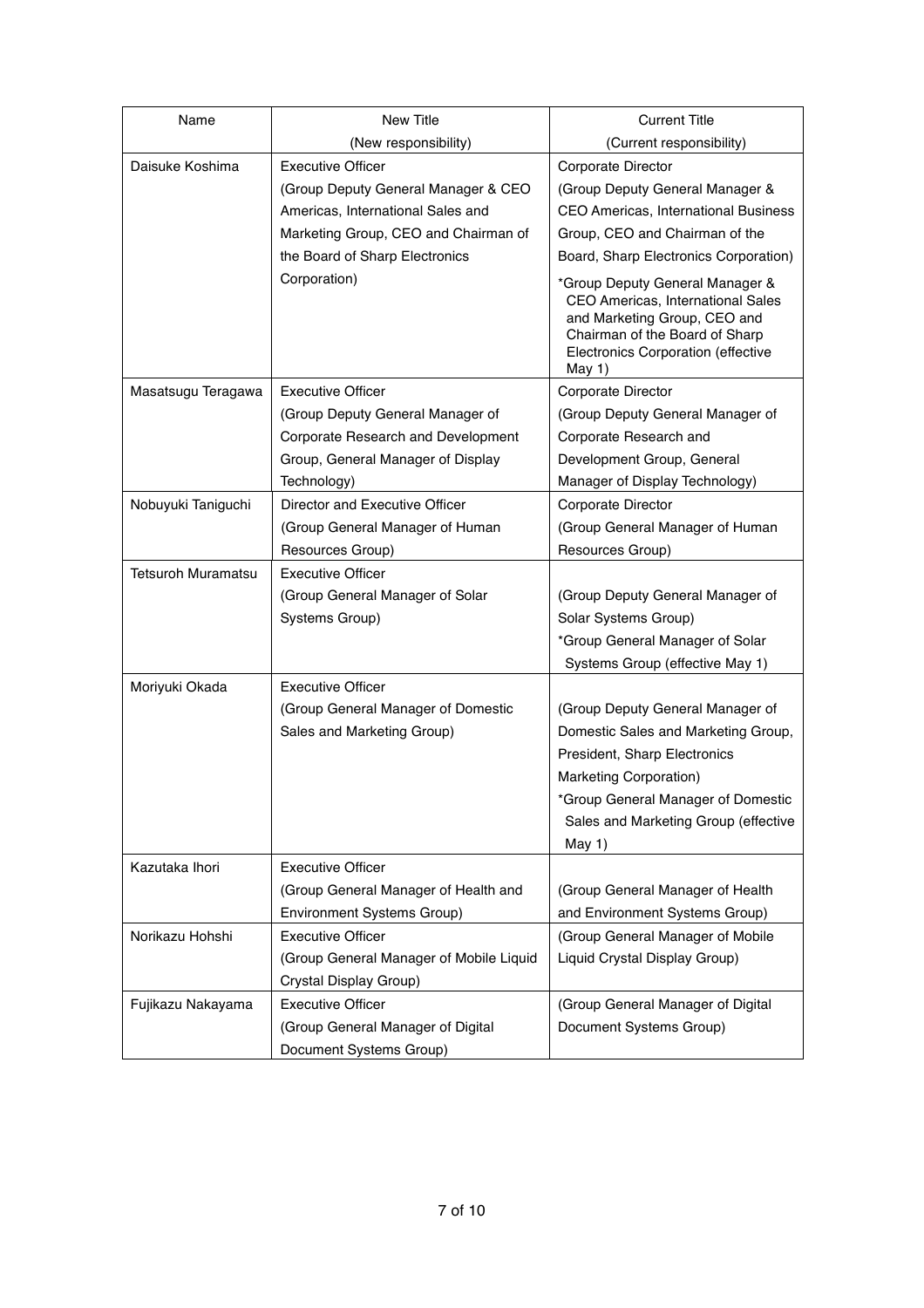| Name             | New Title                               | <b>Current Title</b>                    |
|------------------|-----------------------------------------|-----------------------------------------|
|                  | (New responsibility)                    | (Current responsibility)                |
| Masami Ohbatake  | <b>Executive Officer</b>                |                                         |
|                  | (Group General Manager of Information & | (Group General Manager of Information & |
|                  | Communication Systems Group)            | Communication Systems Group)            |
| Tsuneo Nakamura  | <b>Executive Officer</b>                |                                         |
|                  | (Group General Manager of AVC Liquid    | (Group General Manager of AVC Liquid    |
|                  | Crystal Display Group)                  | Crystal Display Group)                  |
| Motohiko Hayashi | <b>Executive Officer</b>                |                                         |
|                  | (Group General Manager of CS Promotion  | (Group Deputy General Manager of CS     |
|                  | Group)                                  | Promotion Group)                        |
|                  |                                         | *Group General Manager of CS Promotion  |
|                  |                                         | Group (effective May 1)                 |
| Shigeo Terashima | <b>Executive Officer</b>                |                                         |
|                  | (Group General Manager of Intellectual  | (Group General Manager of Intellectual  |
|                  | Property Group)                         | Property Group)                         |
| Hiroshi Morimoto | <b>Executive Officer</b>                |                                         |
|                  | (Group General Manager of               | (Group General Manager of               |
|                  | Environmental Protection Group)         | Environmental Protection Group)         |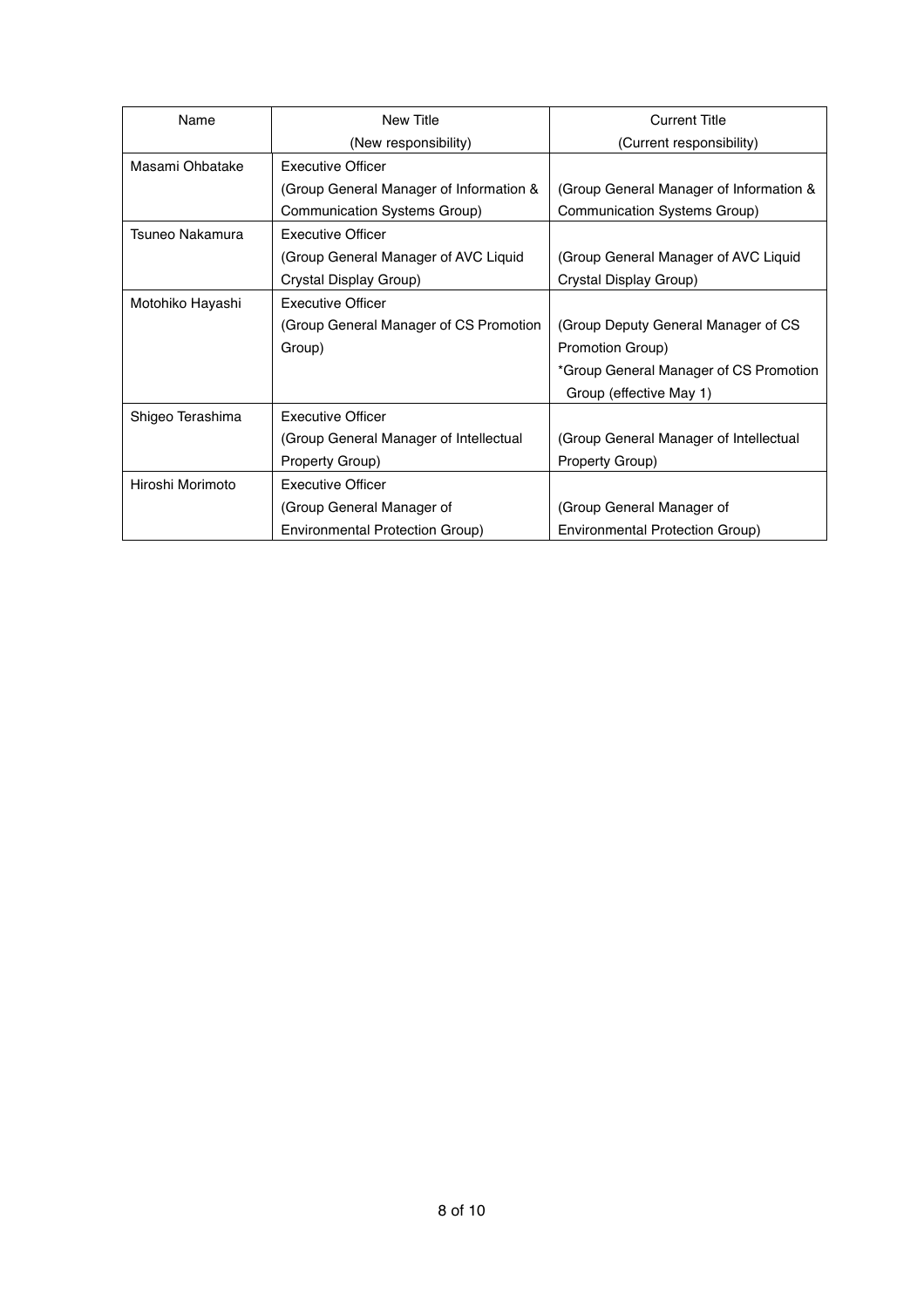### **Change of Company Structure and Staff**

Company structure and staff will be changed as follows:

### **Change of Company Structure (effective May 1)**

Establish General Manager of International Business and International Business Group will be divided into International Sales and Marketing Group and International Production Planning Group, and International Sales and Marketing Group and International Production Planning Group will belong to General Manager of International Business.

### **Staff Changes (effective May 1)**

#### (1) Promotion

| Name              | New Title                       | <b>Current Title</b>                |
|-------------------|---------------------------------|-------------------------------------|
| Toshishige Hamano | Corporate Senior Executive Vice | Corporate Senior Executive Director |
|                   | President                       |                                     |
| Yoshiaki Ibuchi   | Corporate Senior Executive Vice | Corporate Senior Executive Director |
|                   | President                       |                                     |

#### (2) Changes

| Name               | <b>New Title</b>                         | <b>Current Title</b>                     |
|--------------------|------------------------------------------|------------------------------------------|
|                    | (New responsibility)                     | (Current responsibility)                 |
| Hiroshi Saji       | Corporate Senior Executive Vice          | Corporate Senior Executive Vice          |
|                    | President                                | President                                |
|                    | (Sakai Manufacturing Complex)            | (Chief General Administration Officer,   |
|                    | Construction, Group General Manager      | Group General Manager of Sakai           |
|                    | of Sakai Manufacturing Complex           | Manufacturing Complex Construction       |
|                    | Construction Group)                      | Group)                                   |
| Masafumi Matsumoto | Corporate Senior Executive Vice          | Corporate Senior Executive Vice          |
|                    | President                                | President                                |
|                    | (Product Business)                       | (Business Operation)                     |
| Toshishige Hamano  | Corporate Senior Executive Vice          | Corporate Senior Executive Vice          |
|                    | President                                | President                                |
|                    | (Chief Officer of General Administration | (Group General Manager of Solar          |
|                    | and Solar Business)                      | Systems Group)                           |
| Yoshiaki Ibuchi    | Corporate Senior Executive Vice          | Corporate Senior Executive Vice          |
|                    | President                                | President                                |
|                    | (Electronic Components and Devices       | (Chief Environmental Protection Officer, |
|                    | Business)                                | Group General Manager of CS              |
|                    |                                          | Promotion Group)                         |